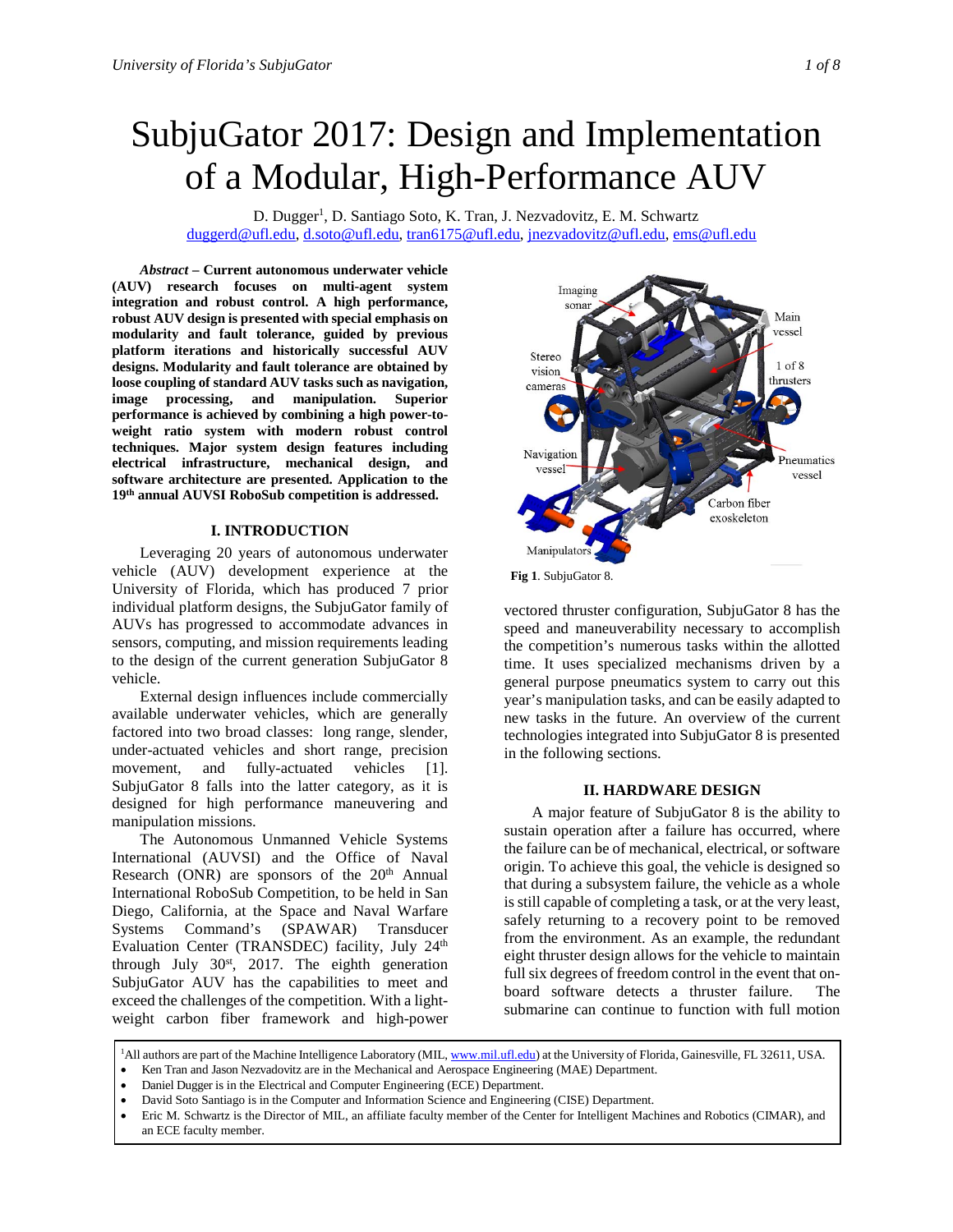capacities even if both a vertical and non-vertical thruster fails.

Design for fault tolerance also motivates a modular system structure, with each module performing specific tasks while communicating with other modules via TIA-485 (formerly known as RS-485) systems. Modules are each encapsulated in their own pressure vessel. Each pressure vessel is designed to meet the desired shallow water depth rating of 150 ft (~46 m). To achieve this constraint, the pressure vessels are manufactured from  $1/8^{th}$  *in* thick 6061-T6 aluminum alloy that is hard-anodized for electrical insulation and corrosion resistance. Additionally, every vessel is reliably sealed with precisionmachined endcaps, each using two-barrel o-ring seals. Figure 1 shows the layout of the various modules. Interconnections between modules are made using wet-mateable connectors, allowing for easy addition or removal in the work environment. The current configuration of SubjuGator 8 has the following design parameters:

- Dry Weight: 100 *lbf* (trimmed with foam to be 1% positively buoyant in water)
- Dimensions: 15 *in* x 22 *in* x 22 *in*
- Maximum Static Surge Thrust: 62 *lbf*
- Maximum Static Heave Thrust: 36 *lbf*
- Maximum Static Sway Thrust: 72 *lbf*

To unify the different modules into a durable but light weight platform, a space-frame type chassis was constructed from carbon fiber tubes and three aluminum sheet sections. This structure provides a number of key features:

- Protection of the pressure vessels and external sensors from collision
- Thruster mounts farther away from the center of mass for improved orientation control
- Versatile mounting space for new auxiliary devices, additional vessels, sensors, etc.
- A sturdy support structure for handling and seating the platform on land



**Fig 2.** Navigation vessel before anodization (left) and main vessel with front endcap (right).



**Fig 3**. Hybrid carbon fiber and sheet metal framework with thrusters attached. Note the vectored thruster layout.

Nearly all of the hardware components were manufactured in-house by students on the SubjuGator team. A few highlights in the AUV's manufacturing are welding of all pressure vessels, CNC machining, CNC bending of the aluminum sheet sections, and FDM 3D-printing of the corner brackets. Other manufacturing techniques used in the project include laser and waterjet cutting. Figure 2 shows the two largest pressure vessels, and Figure 3 shows the framework with thrusters. A high level overview of the hardware for each module is presented in the following subsections.

# *A. Main Vessel*

The main vessel contains a majority of SubjuGator 8's electrical components. The major components are:

- COTS SuperMicro Intel Xeon D-1540 mini-ITX motherboard
- Custom TIA-485 networking circuitry
- Custom power management, monitoring, and regulation circuitry

For ease of installation and management, all components in the main vessel are mounted on one tray as shown in Figure 4. This was an upgrade from



**Fig 4**. Internal electronics carriage for the main vessel. Above the tray there is easy access to PCBs and wiring, while batteries are stored below the tray.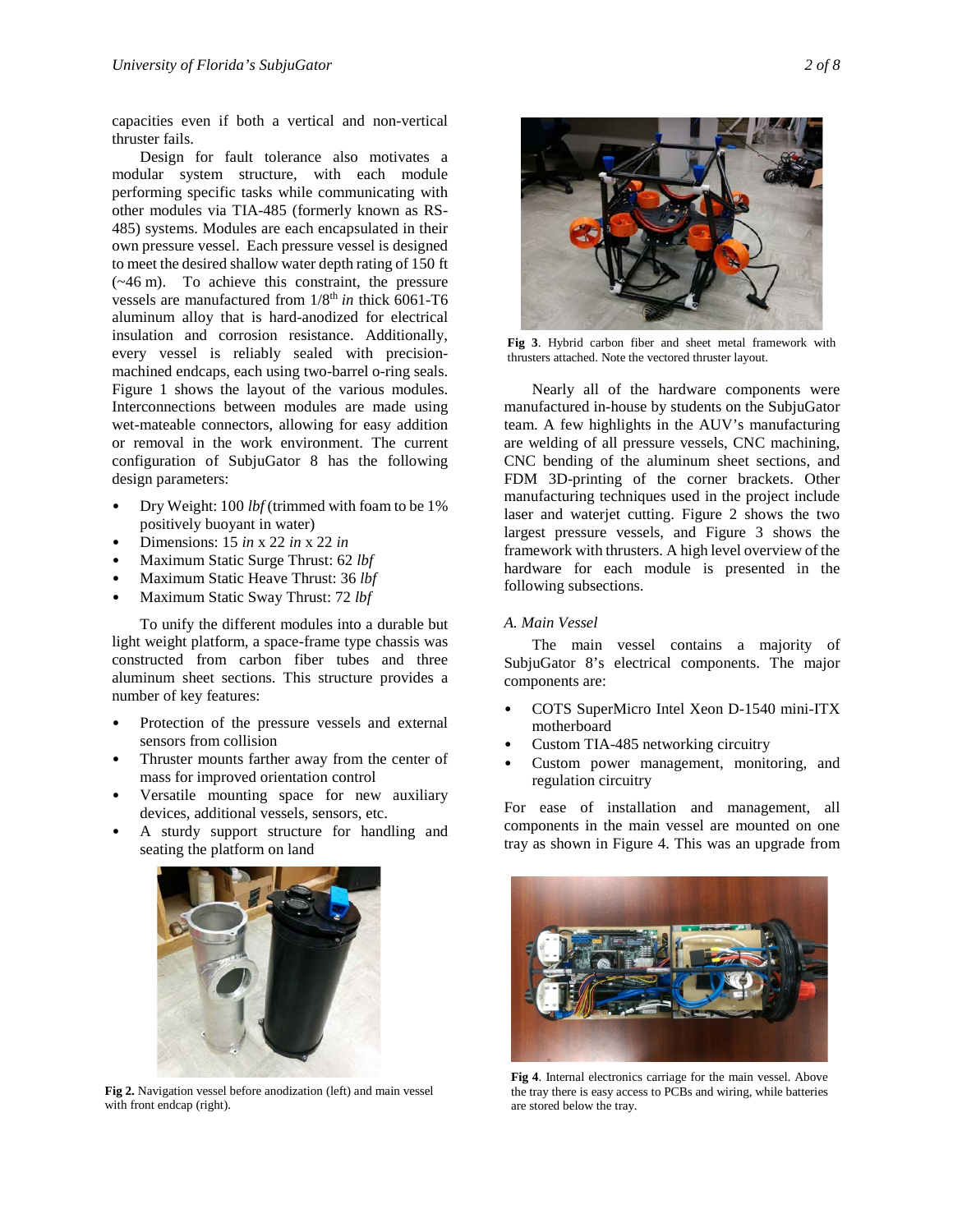SubjuGator 7 where two trays that had a number of interconnects proved unwieldly and awkward. Another improvement over SubjuGator 7 was moving the batteries and forward cameras from individual vessels into the main vessel. Since these devices are always used together, merging their housing significantly reduces complexity, failure points, and weight.

Water intrusion is a constant concern for AUVs. For increased seal reliability, a 90% vacuum is pulled on the vessel. The vacuum increases the effectiveness of the endcap seals and is monitored by a pressure sensor that will alert the software of a leak.

The computer performs all high level decision making and computationally expensive computations. All sensors and actuators connect to the computer through TIA-485 or USB.

The main vessel electronics communicate to the other vessels over six separate TIA-485 networks or USB (Figure 5). The thrusters have built-in motor controllers commanded via TIA-485. They are connected in four pairs of two, a limit imposed by the power capacity of the thruster wiring harness. The fifth TIA-485 network is dedicated to data streaming from the navigation vessel. The sixth TIA-485 network interfaces with the power monitoring circuitry, thruster kill, external actuator, and external I/O box together. All six TIA-485 networks converge on a student designed printed circuit board that communicates with the computer via USB.

SubjuGator 8 has three tiers of power management (Figure 6). The battery tray consists of two 6 cell 5,450 *mAh* lithium polymer batteries in





series, providing 44.4 V. The first tier of power management combines the three sets of batteries into one rail with ideal OR-ing diodes to ensure that batteries drain evenly. Inrush current and under voltage protection are integrated into the first tier. The second tier of power management switches the submarine to external power if it is present and splits the rail into the 44.4 *V* rail for the thrusters and a 24 *V* rail for all other electronics. The third tier of power management contains the hard kill and 44.4 *V* rail and 24 *V* rail monitoring circuit.

# *B. Navigation Vessel*

The sensors and components necessary to pilot an underwater vehicle are abstracted into their own vessel (Figure 7 shows a model of the navigation vessel). The



**Fig 5**. Communication flow diagram.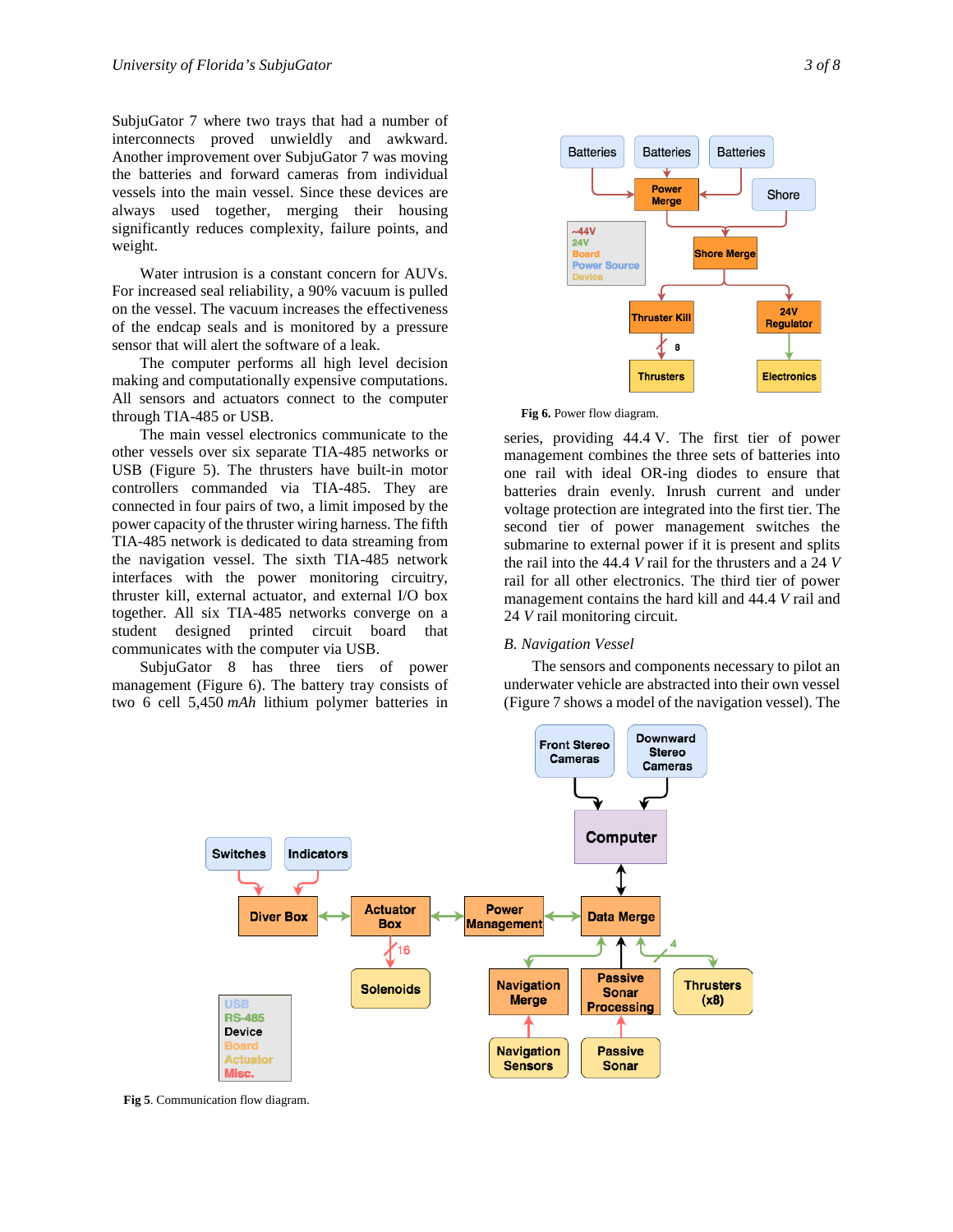navigation vessel is vehicle-independent and can be dropped into any underwater vehicle. The sensor loadout of the vessel is:



**Fig 7**. Model of the navigation vessel (transparent for viewing).

- Sensonar STIM300 9-axis inertial measurement unit (IMU)
- PNI TCM MB compass
- Teledyne Explorer Doppler velocity log
- SSI Technologies Inc. P51 series absolute pressure sensor

The raw data from all of the sensors is combined on a STM32F4 Cortex-M4 ARM processor on a student designed circuit board. There is one external connection that provides power (24 *V*) and TIA-485 communication to the main vessel.

## *C. External Camera Vessel*

In addition to the integrated forward facing cameras, an external downward facing camera was included on the vehicle for spotting objects below the AUV. A compact Point Grey BlackFly machine vision camera is housed in an independent pressure vessel (Figure 8). This PoE (power over Ethernet) camera offered a wide field of view and rich API. A separate camera pressure vessel enables versatile placement for expanding the range of vision.



**Fig 8**. External camera pressure vessel with PoE camera.

The ability to track a point source of sound in the water is encapsulated into the passive sonar pressure vessel. It contains a student-designed passive sonar amplification and filtering board (Figure 9), necessary power regulation, and USB communication. The hardware is capable of tracking multiple acoustic sources simultaneously, provided they are at different frequencies. A Texas Instruments digital signal processor (DSP) is used to collect the acoustic data, which is then transmitted to the main computer for further processing.



**Fig 9**. Passive sonar amplification and processing hardware.

# *E. Thrusters*

SubjuGator 8 uses eight VideoRay M5 thrusters. Each thruster contains a 48 *V*, 600 *W* brushless DC motor, and motor controller. These thrusters boast a very high power output, given their small size.

A custom propeller and nozzle were designed by the SubjuGator team [2] to match the performance characteristics of these thrusters. Various propeller and nozzle designs were tested empirically using a custom made static load measurement system (Figure 10). The propeller and nozzle combination was designed to meet goals of thrust symmetry, hydrodynamic efficiency, limited cavitation, and fullrange loading of the motor. The current design yields a maximum static thrust of 20 *lbf* in the forward direction and 18 *lbf* in the reverse direction at around 2800 *rpm*.



**Fig 10**. Thrust test (left), apparatus (middle), and current propeller/nozzle design (right).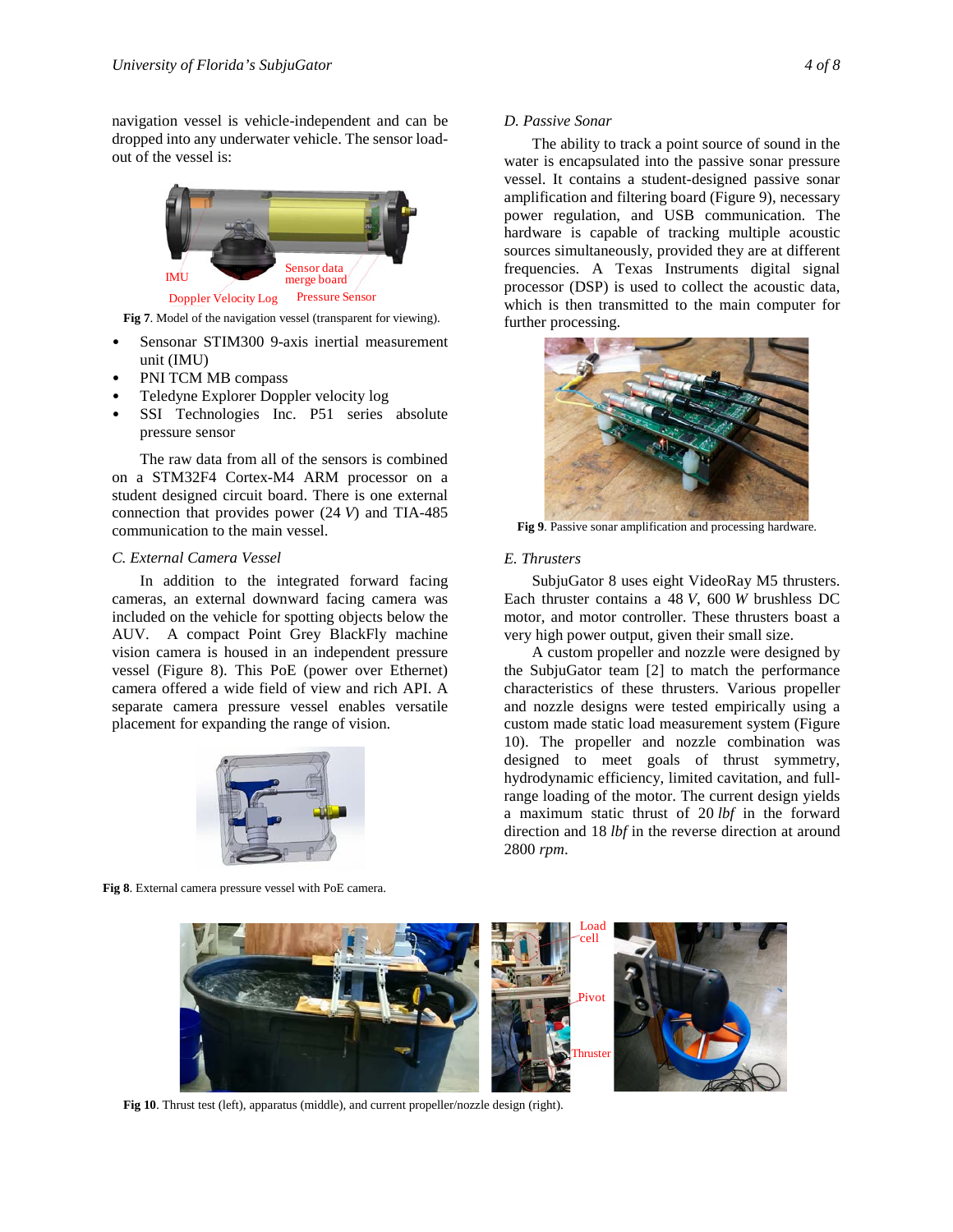## *F. Pneumatics System and Actuators*

SubjuGator 8 integrates three types of independently operated pneumatic mechanisms (a gripper, torpedo launcher, and marker dropper) into its design. The mechanisms can be used to complete mission specific tasks and are controlled using four of twelve pneumatic solenoid valves which are housed in a separate, compact pressure vessel (Figure 11). This design allows for quick-disconnect fittings to facilitate easy addition or removal of pneumatic subsystems.

The entire system is powered by a  $68 \text{ in}^3$  carbon fiber air tank, which is regulated down to a working pressure of 100 *psi* via two in-line regulators. The actuator pressure vessel also includes a studentdesigned actuator board, which drives the solenoids while communicating with the main computer.



**Fig 11**. Pneumatic solenoid housing and control board.

## *G. Imaging Sonar*

The Teledyne Blueview P900 imaging sonar is traditionally used for detecting underwater objects in oil rigs and various types of inspections. The SubjuGator team has chosen to use it for obstacle avoidance and to generate an occupancy grid. To protect this valuable piece of equipment, another carbon fiber spaceframe has been integrated into the original design.

# **III. SOFTWARE DESIGN**

SubjuGator 8's software stack (Figure 12) is built on the Robot Operating System (ROS) Kinetic. ROS is an open source framework that combines many libraries, simulators, and algorithms useful for robots and defines a simple publish/subscribe communication framework to allow for easy interoperation. By porting our existing algorithms to ROS, we gained access to its vehicle-agnostic logging, visualization, and debugging tools. Similarly, we strove to keep our inhouse algorithms as general as possible, and through ROS, were able to use several SubjuGator algorithms on PropaGator, our university's entry into the RoboBoat competition and NaviGator, UF's entry for Maritime RobotX 2016. After RoboSub 2013, we made (and have continued to make) our repositories

public to the greater ROS community in hopes that other projects would make use of them and are now in the process of documenting them to encourage external use.

#### *A. Thruster Mapper*

The thruster mapper is a ROS node responsible for translating a wrench (force and moment) onto an arbitrary set of thrusters using a box-constrained least squares solver. The solver uses knowledge of the thrusters' performance characteristics to minimize the error between the requested wrench and the actual wrench generated by the vehicle. The mapper also monitors the health of the thrusters and can adjust the mapping to handle thruster failures. In the case of SubjuGator 8, any one of the eight thrusters or some combinations of two can be lost while retaining full controllability.

## *B. State Estimator*

The state estimator uses an inertial navigation system (INS) and an unscented Kalman filter (Figure 13). The INS integrates inertial measurements from the IMU, producing an orientation, velocity, and position prediction. Due to noise and unmodeled errors in the inertial sensors, the INS prediction rapidly accumulates error. The Kalman filter estimates the state by comparing the output of the INS prediction against the reference sensors, which are a magnetometer, depth sensor, and Doppler Velocity Log (DVL). By correcting the INS using the errors estimated by the filter, the vehicle maintains an accurate estimate of its state.

The filter is designed to use unprocessed DVL data consisting of up to four radial velocities from the DVL's beams. This makes the filter more robust to DVL beam errors, as the filter incorporates knowledge of which beam failed and can also operate on two or



**Fig 13**. Unscented Kalman filter.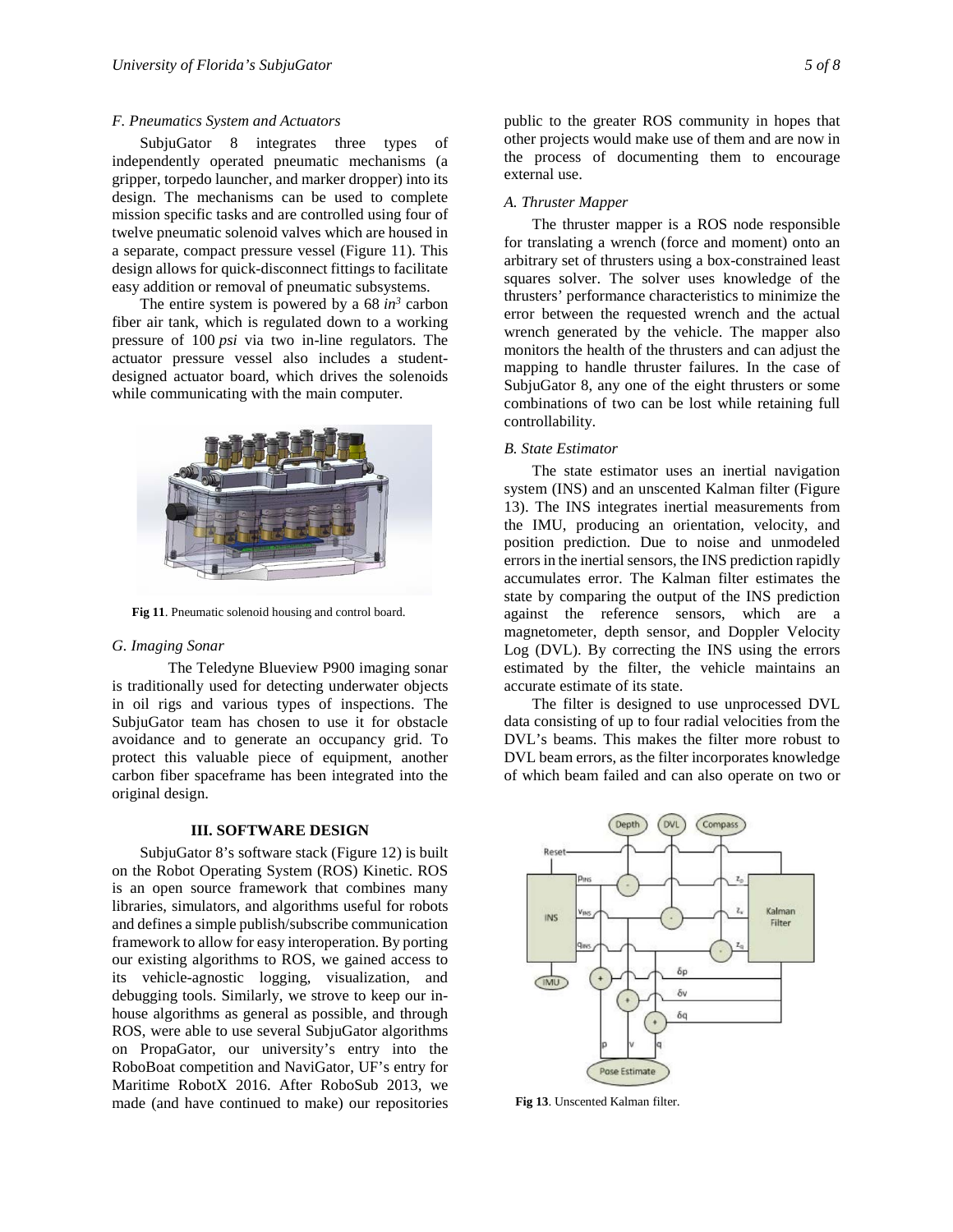even one beam solutions, though the state is not completely observable during these conditions.

## *C. Trajectory Generator and Controller*

The trajectory generator and controller work together to move the vehicle to its desired waypoint. The trajectory generator is based on a nonlinear filter that produces 3rd-order continuous trajectories given vehicle constraints on velocity, acceleration, and jerk [3]. The constraints can be adjusted on each vehicle DOF, potentially being asymmetric. The generator can be issued any series of position and/or velocity waypoints, allowing greater flexibility of commanded inputs, while guaranteeing a continuous output and remaining within vehicle constraints. The trajectories can be tuned to meet the dynamic specifications of the vehicle, ensuring high-performance trajectory vehicle, ensuring high-performance trajectory tracking is always obtainable by the controller.

The controller is responsible for keeping the vehicle on the trajectory and correcting for disturbances such as drag and thruster variation. It is a trajectory tracking controller which implements a nonlinear robust integral of the sign of the error (RISE) feedback control structure [4]. This controller was developed by a member of our team and outperforms most tracking control designs available in literature. All feedback is provided via the state estimator component, finishing with a wrench being output to the thruster mapper.

## *D. Mission Planner*

The vehicle's mission planner is responsible for high level autonomy and completing the competition tasks. It is implemented using a Python coroutine library and custom ROS client library (txROS) to enable writing simple procedural code that can asynchronously run tasks with timeouts, wait for messages, send goals, etc., enabling a hierarchical mission structure that can concisely describe high level behaviors, such as commanding waypoints and performing visual feedback.

## *E. Vision Processing*

Traditional techniques, namely image segmentation via adaptive thresholding followed by contour analysis, are used to find many of the competition elements. When using these techniques, the three-dimensional pose of the object is estimated by using a priori knowledge of either the distance to or the size of the object.

In addition to being able to predict the pose of objects of interests in three-dimensional, SubjuGator 8 employs the use of a stereo camera system to further check these estimates. Using two Point Grey Chameleon cameras we are able to generate more robust 3D information of our world when operating in

favorable conditions. This includes generating a point cloud of the environment (Figure 14), and triangulating the exact location of corresponding points in the environment.



**Fig 14.** Stereo point cloud generation.

In addition to persistently tracking targets of interest, two-dimensional visual servoing techniques allow for vehicle navigation with respect to the target (e.g., docking, object avoidance, surveying maneuvers). The Euclidean position and orientation information obtained by the vision system (most notably, normal distance to the target) can be used as additional feedback in visual servoing (Figure 15). Internal camera calibration and distortion parameters are obtained using [5].



**Fig 15**. Sample of vision processing capabilities.

## *F. Simulation*

A large effort was made to improve the tools that are used to simulate SubjuGator 8. This entailed moving the entire simulation stack to Gazebo. Gazebo allowed the team to tie into an already existing OpenGL graphics system to visualize the simulations (Figure 16), while also providing physics simulations via the ODE and Bullet physics engines. Gazebo tied in seamlessly with the already existing SubjuGator software. This allowed the team to not only emulate the protocols of the various hardware devices found on the AUV, but to also define vehicle dynamics, change physics properties, modify lighting on the fly, and also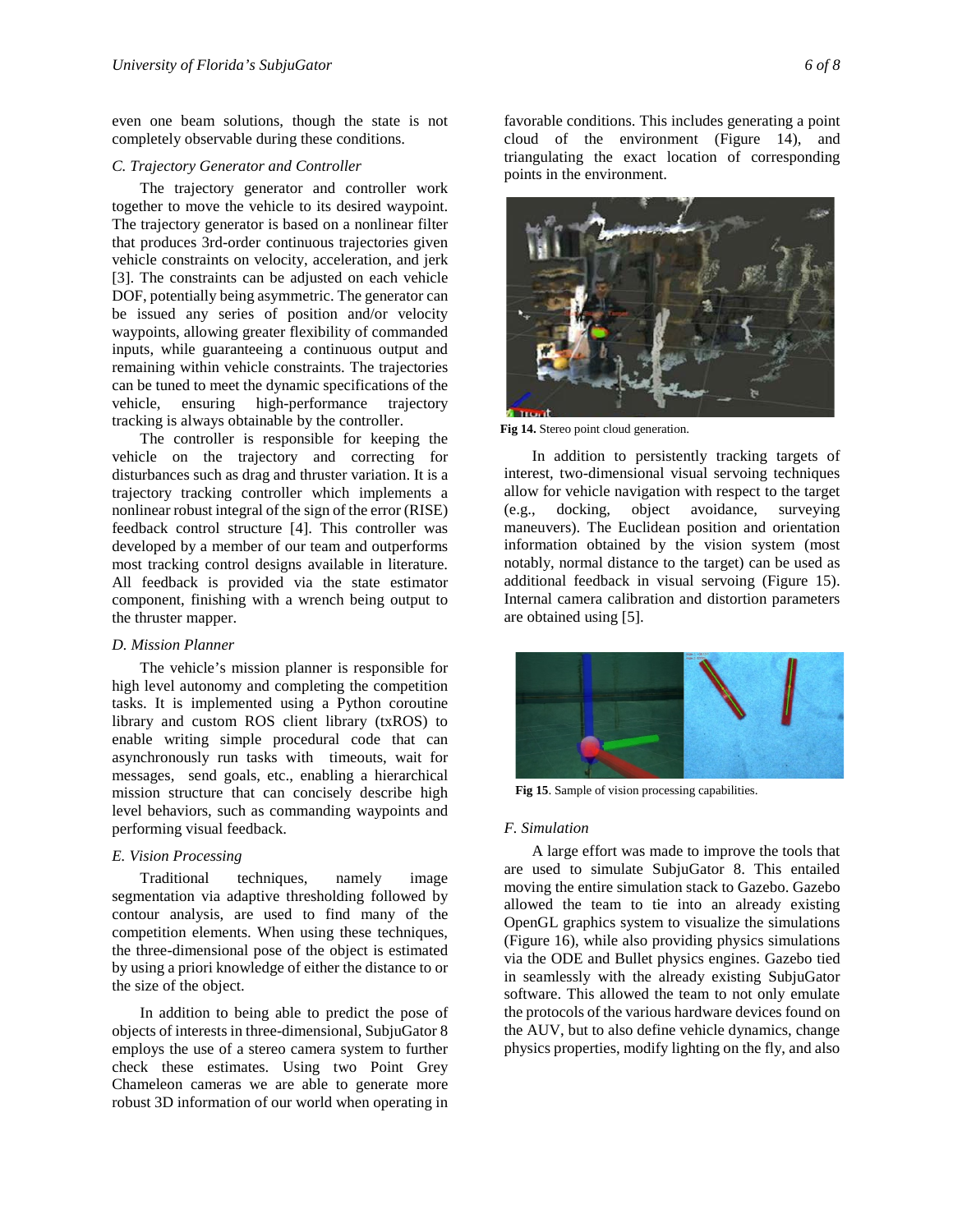

**Fig 16.** Sample simulation showing output from onboard cameras.

simulate sensor noise. In addition to providing these features, adding course elements and testing missions in a faster-than-real-time manner allowed the team to quickly prototype different strategies for solving missions and quickly receive constructive feedback.

# **IV. COMMUNITY OUTREACH**

The SubjuGator team and the Machine Intelligence Laboratory are proud to partner with several organizations in Northwest and Central Florida to provide insightful outreach programs to our community. The SubjuGator team presents the SubjuGator family of vehicles to grade, middle, and high school students and community members at local museums, UF's Engineering and Science Fair, and other events. Notably, for the past several years, SubjuGator members have taken several weeks out of their summer to instruct robotics summer camps for elementary and middle school students (ages 5-12) (Figure 17). Students at this camp are taught principals of robotics, controls, and autonomy using Lego Mindstorms. Figure 18 shows students soon to be entering  $10^{th}$  or  $11^{th}$  grade from the Gator Computing Program camp just a few weeks ago.



**Fig 17**. Everitt Middle School (left), Robotics summer camp (right).



**Fig 18**. Gator Computing Program (camp) students with SubjuGator team at testing pool on campus on June 7, 2017.

The SubjuGator team's hope is to generate excitement for science and engineering in all ages.

# **V. CONCLUSION**

SubjuGator 8 is a modular, high-performance AUV design suitable for many research tasks at the University of Florida. This AUV is easily maintained and deployed by two people. Future work includes further development of the software and control architecture, deployment of the software to multiple vehicles, and underwater multi-agent cooperation.

# **VI. ACKNOWLEDGMENTS**

The University of Florida SubjuGator team would like to thank everyone who has supported us throughout the year, including the University of Florida's Electrical and Computer Engineering Department and Mechanical and Aerospace Engineering Department., and the students and faculty in UF's CIMAR (Center for Intelligent Machines and Robotics). We would also like to thank several former students who have contributed to our team financially and with advice. Each of the following corporate